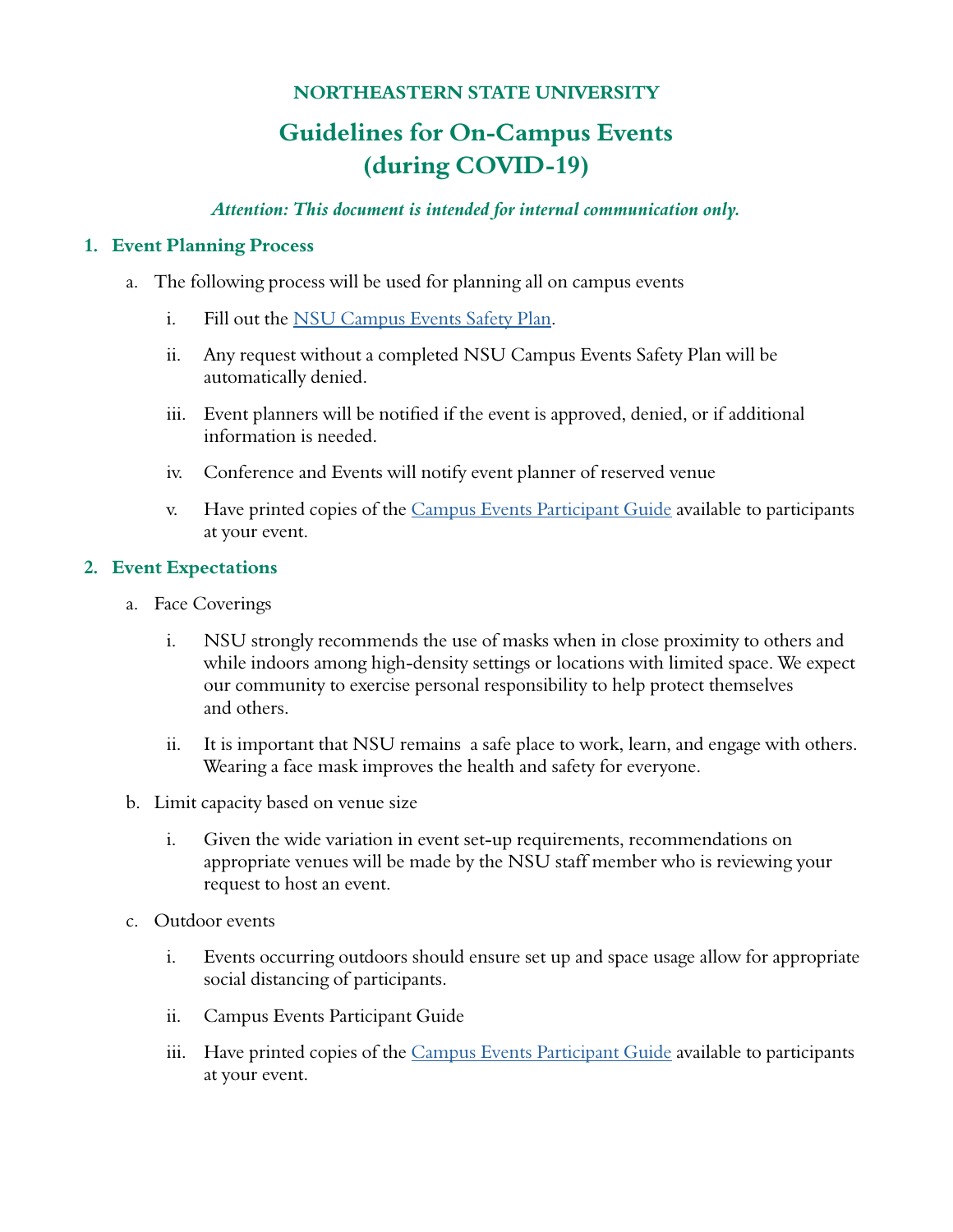## **3. Promote Healthy Behavior**

- a. a. COVID-19 Vaccinations
	- i. Now that we have readily available vaccines, our community has another tool at our disposal. We are operating under the belief that most, if not all, NSU employees have been fully vaccinated. However, if you have not been vaccinated, we implore you to embrace the vaccines and make arrangements immediately to become fully vaccinated. [Click here](https://vaccinate.oklahoma.gov/en-US/vaccine-centers/) to locate a vaccination site and register for an appointment. You may also join us for one of our NSU vaccination events in Tahlequah Muskogee or Broken Arrow. [Click here](https://offices.nsuok.edu/studentaffairs/Coronavirus/vaccinationevents.aspx) for event dates and locations.
- b. Staying Home When You Don't Feel Well
	- i. Per CDC guidelines, event planners should educate staff and attendees about when they should [stay home.](https://www.cdc.gov/coronavirus/2019-ncov/if-you-are-sick/steps-when-sick.html)
	- ii. [Advise employees and attendees to stay home](https://www.cdc.gov/coronavirus/2019-ncov/if-you-are-sick/steps-when-sick.html) if they have tested positive for COVID-19 or are showing COVID-19 [symptoms](https://www.cdc.gov/coronavirus/2019-ncov/symptoms-testing/symptoms.html?CDC_AA_refVal=https%3A%2F%2Fwww.cdc.gov%2Fcoronavirus%2F2019-ncov%2Fabout%2Fsymptoms.html) including fever; cough; shortness of breath; aching; loss of taste; loss of smell; sore throat.
	- iii. [Advise employees and attendees to stay home](https://www.cdc.gov/coronavirus/2019-ncov/if-you-are-sick/steps-when-sick.html) if they have tested positive for COVID-19 or are showing COVID-19 [symptoms](https://www.cdc.gov/coronavirus/2019-ncov/symptoms-testing/symptoms.html?CDC_AA_refVal=https%3A%2F%2Fwww.cdc.gov%2Fcoronavirus%2F2019-ncov%2Fabout%2Fsymptoms.html) including fever; cough; shortness of breath; aching; loss of taste; loss of smell; sore throat; sinus congestion; runny nose; sneezing; and headaches.
- c. Hand Hygiene and Respiratory Etiquette
	- i. Recommend and reinforce CDC guidelines for [handwashing](https://www.cdc.gov/handwashing/when-how-handwashing.html) with soap and water for at least 20 seconds.
	- ii. CDC guidelines recommend that if soap and water are not readily available, hand sanitizer that contains at least 60% alcohol can be used.
	- iii. Per CDC guidelines, encourage students, faculty and staff to cover coughs and sneezes with a tissue or use the inside of your elbow. Used tissues should be thrown in the trash and hands washed immediately with soap and water for at least 20 seconds.

### **4. Maintaining Healthy Environments**

- a. Reinforce social distancing
	- i. Periodically remind participants to observe social distancing while waiting in line for restrooms, during meal times, during break times or at other appropriate times during the event.
	- ii. Dismiss as small groups to maintain social distancing.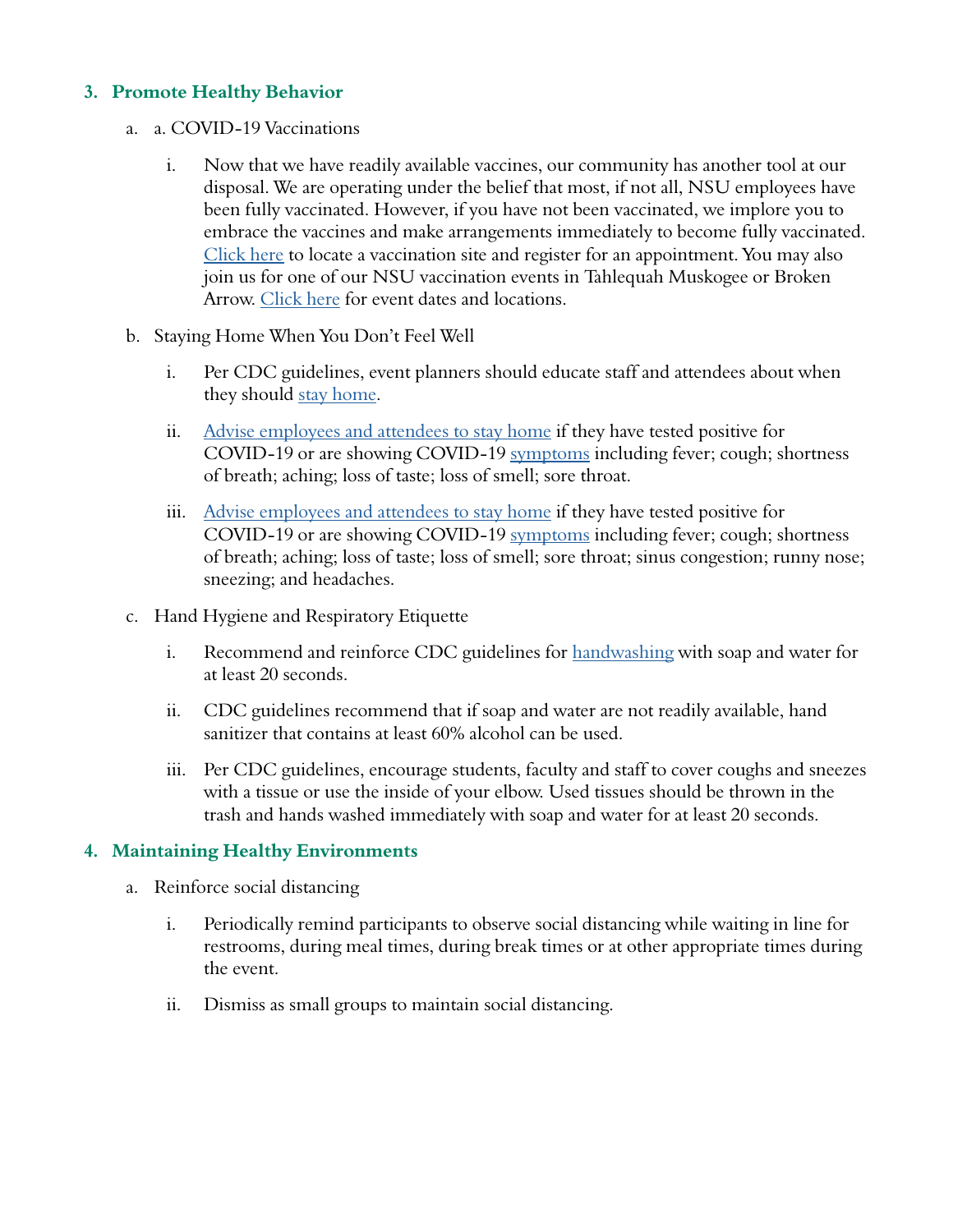## **5. Food and Beverage**

- a. Food Sourcing
	- i. All food and beverage must be provided by and serviced by Sodexo, NSU's premiere food provider. For menus, pricing and set-up options please contact the Sodexo Catering office at [sodex001@nsuok.edu](mailto:sodex001%40nsuok.edu?subject=)
	- ii. Absolutely no outside food or drinks will be permitted.

## **6. Plan for an attendee becoming ill or shows COVID symptoms at an event**

- a. Prior to the event, attendees should check for symptoms and stay home if symptoms are present. If an attendee presents symptoms while attending the event they should be asked to leave immediately and isolate until they are able to get tested.
- b. The Oklahoma Health Department has provided guidance for individuals who are symptomatic. We suggest following these [steps](https://www.cdc.gov/coronavirus/2019-ncov/symptoms-testing/symptoms.html) if someone at your event presents with symptoms. If an event attendee presents or develops symptoms they should immediately contact the county health department in which they reside.
	- i. Coronavirus testing may be obtained free of charge at any county health department. [www.coronavirus.health.ok.gov/testing-sites](http://www.coronavirus.health.ok.gov/testing-sites)
		- 1. Cherokee County Health Department: 918-456-8826
		- 2. Muskogee County Health Department: 918-683-0321
		- 3. Wagoner County Health Department: 918-485-3022
		- 4. Tulsa County Health Department: 918-582-9355 [www.tulsa-health.org](http://www.tulsa-health.org/)
	- ii. Tests are also available free of charge to tribal members at any Cherokee Nation tribal clinic.
		- 1. WW. Hastings: 918-458-3100
	- iii. Arkansas Verdigris Valley Health Centers in Muskogee, Porter and Coweta (tests are free):
		- 1. Coweta Clinic 918-486-5564.
	- iv. NEO Health at NSU Tahlequah 918-444-2126. All student tests and office-visit copays for students will be paid by NSU.
	- v. NEO Health in Muskogee 918-683-0470. All student tests and office-visit copays for students will be paid by NSU.